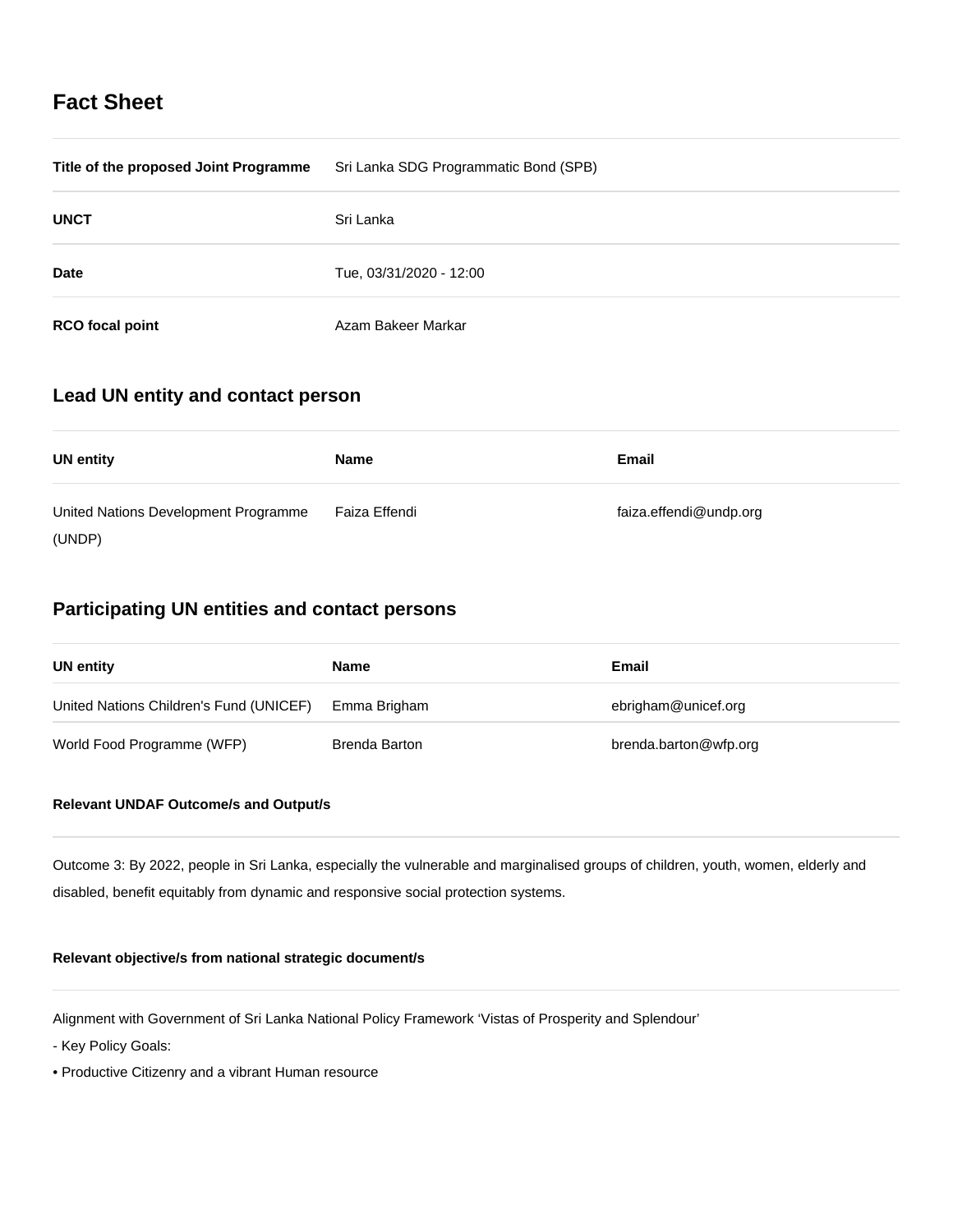o Increase annual investment of health care

• People Centric Economic Development:

o Get rid of the debt-trap; promoting domestic investments, reducing import expenditures and raising export incomes.

o Reducing budget deficit; eliminate unnecessary government expenditures while financing for essential expenditures and prioritizing state investments.

## **SDG targets on which the progress will be accelerated (includes targets from a range of SDGs and development pillars)**

| <b>Goal 1: End Poverty</b>                             |      |  |
|--------------------------------------------------------|------|--|
| Goal 2: Zero Hunger                                    | 2.1  |  |
|                                                        | 2.2  |  |
| Goal 3: Good Health and Well-Being                     |      |  |
| <b>Goal 4: Quality Education</b>                       |      |  |
| <b>Goal 5: Gender Equality</b>                         |      |  |
| <b>Goal 6: Clean Water and Sanitation</b>              |      |  |
| <b>Goal 7: Affordable and Clean Energy</b>             |      |  |
| <b>Goal 8: Decent Work and Economic Growth</b>         | 8.2  |  |
|                                                        | 8.3  |  |
|                                                        | 8.5  |  |
| Goal 9: Industry, Innovation and Infrastructure        |      |  |
| <b>Goal 10: Reduced Inequalities</b>                   | 10.1 |  |
| <b>Goal 11: Sustainable Cities and Communities</b>     |      |  |
| <b>Goal 12: Responsible Production and Consumption</b> |      |  |
| <b>Goal 13: Climate Action</b>                         |      |  |
| Goal 14: Life Below Water                              |      |  |
| Goal 15: Life On Land                                  |      |  |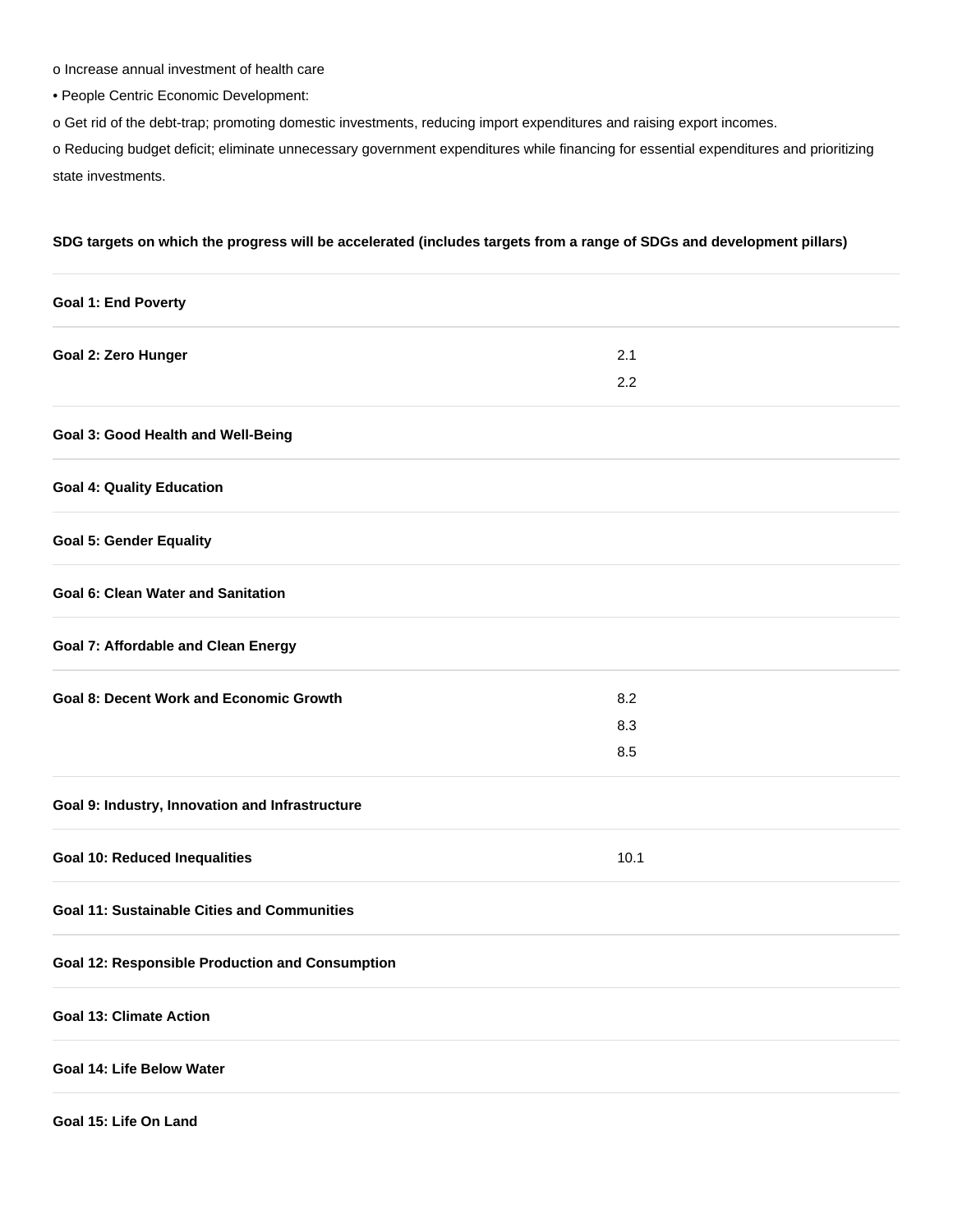| Goal 16: Peace, Justice and Strong Institutions |  |  |
|-------------------------------------------------|--|--|
|                                                 |  |  |

| Goal 17: Partnerships for the Goals | 17.3  |
|-------------------------------------|-------|
|                                     | 17.4  |
|                                     | 17.15 |

# **Self-Assessment**

| The proposal reflects the integrated nature of the SDGs                                                                                                                                                                                                                                                                                                                                                                        | Yes        |
|--------------------------------------------------------------------------------------------------------------------------------------------------------------------------------------------------------------------------------------------------------------------------------------------------------------------------------------------------------------------------------------------------------------------------------|------------|
| The proposal is based on an inter-agency approach (two or more UN entities<br>involved), with RC coordinating Joint Programme preparation and implementation                                                                                                                                                                                                                                                                   | <b>Yes</b> |
| The proposed results are part of the UNDAF and aligned with national SDG<br>priorities                                                                                                                                                                                                                                                                                                                                         | Yes        |
| The proposed Joint Programme will be led by government and include key national Yes<br><b>stakeholders</b>                                                                                                                                                                                                                                                                                                                     |            |
| The proposal is based on country level consultations, as explained in the Concept Yes<br>note, and endorsed by the government (the letter of endorsement)                                                                                                                                                                                                                                                                      |            |
| The proposal is based on the standard template for Concept Notes, it is complete,<br>and it includes:                                                                                                                                                                                                                                                                                                                          | <b>Yes</b> |
| • Theory of Change demonstrating contribution to SDG acceleration and<br>transformation to implement the 2030 Agenda and awareness of relevant<br>financial policy efforts at regional or national level,<br>* Results-oriented partnerships, including a strategy to engage and partner<br>with IFIs/MDBs,<br>• "Quick wins" and substantive outcome-level results, and<br>• Initial risk assessment and mitigation measures. |            |
| The proposal is expected to leverage resources for the SDGs at scale                                                                                                                                                                                                                                                                                                                                                           | Yes        |

# **Proposal for Joint Programme**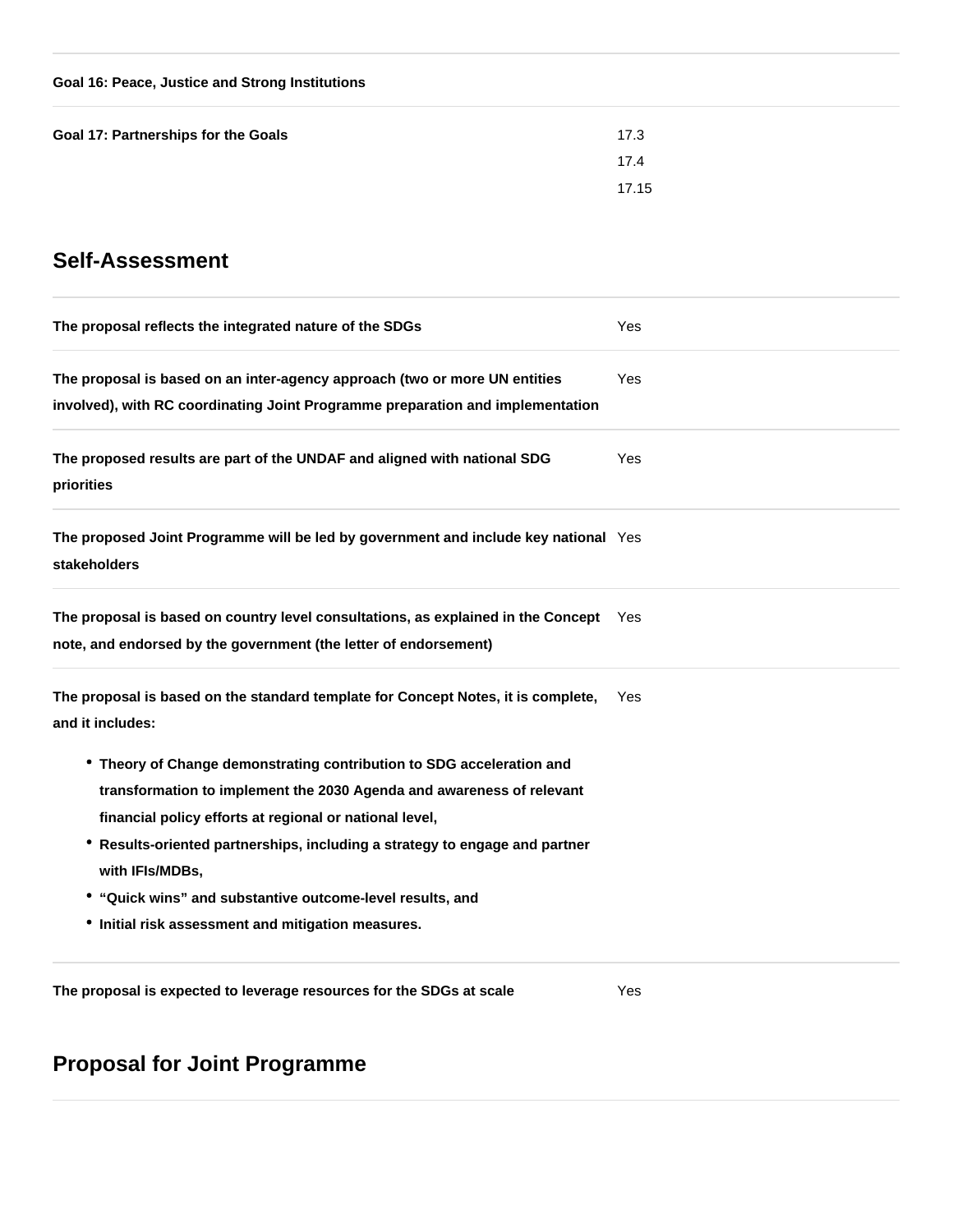#### **1. Summary of the Joint Programme**

Despite graduating to Upper Middle-Income status, Sri Lanka remains the 9th most malnourished country in the world for children (UNICEF 2016). Acute fiscal pressures stemming from a significant debt burden has limited spending on pressing social issues such as malnutrition. This Joint Programme provides a solution through an innovative and catalytic instrument known as the SDG Programmatic Bond (SPB) that helps government to generate resources for high impact nutrition related intervention without aggravating the debt burden whilst also paving the way for favourable debt dynamics.

The Joint Programme solves three distinct policy challenges:

1. Through the SPB, provide additional fiscal space to invest in responsible and targeted social investments (such as in malnutrition).

2. Provides the necessary capital for quality upgrading of Sri Lanka's domestic production of Ready to Use Therapeutic Food (RUTF).

3. Provides the necessary capital to increase domestic manufacturing of fortified rice for micronutrient supplementation.

These challenges will be addressed through three separate results pathways:

i. Contribute to the restructuring of the GoSL's stock of public debt by leveraging sources of SDG Investments (largely private).

ii. Create a more stable supply of RUTF at consistent prices.

iii. Expand the use of fortified rice as an effective form of micronutrient supplementation in the social safety net system and private sector supply chains.

The SPB will take the form of a debt swap coupled with a program of action to solve malnutrition issue The gist of the SPB instrument is follows: (i) the government issues a special sovereign bond (the SPB) that would carry a lower interest rate compared to the market; (ii) the proceeds would pay down country's existing high cost debt with resultant interest savings coupled with government spending optimisation generating resources for the social project (iii) the program would be underpinned by a Medium-Term Budget Plan (MTBP) and if the intended outcomes are not achieved the government will pay back the bond at a rate commensurate with the market. Impact evaluation will be carried out by an independent third party.

The SPB in Sri Lanka is at an advanced stage of concept design stemming from extensive deliberations with technical counterparts in government, internally within UNDS as well as agencies such as the IMF. Key malnutrition targeted intervention of this nature will also address Sri Lanka susceptibility to global pandemics such as COVID-19.

### **2. Thesis and theory of change of the Joint Programme**

IF the UNDS is able to offer collaborative support to assist the government to issue a special sovereign bond (SPB), and pilot nutritional interventions to demonstrate its multiplier effects across other SDGs (2,8,10, 17) to build the resilience of future generations to withstand impact of health epidemics like COVID-19, THEN, the country will be in a better position to mobilize both public and private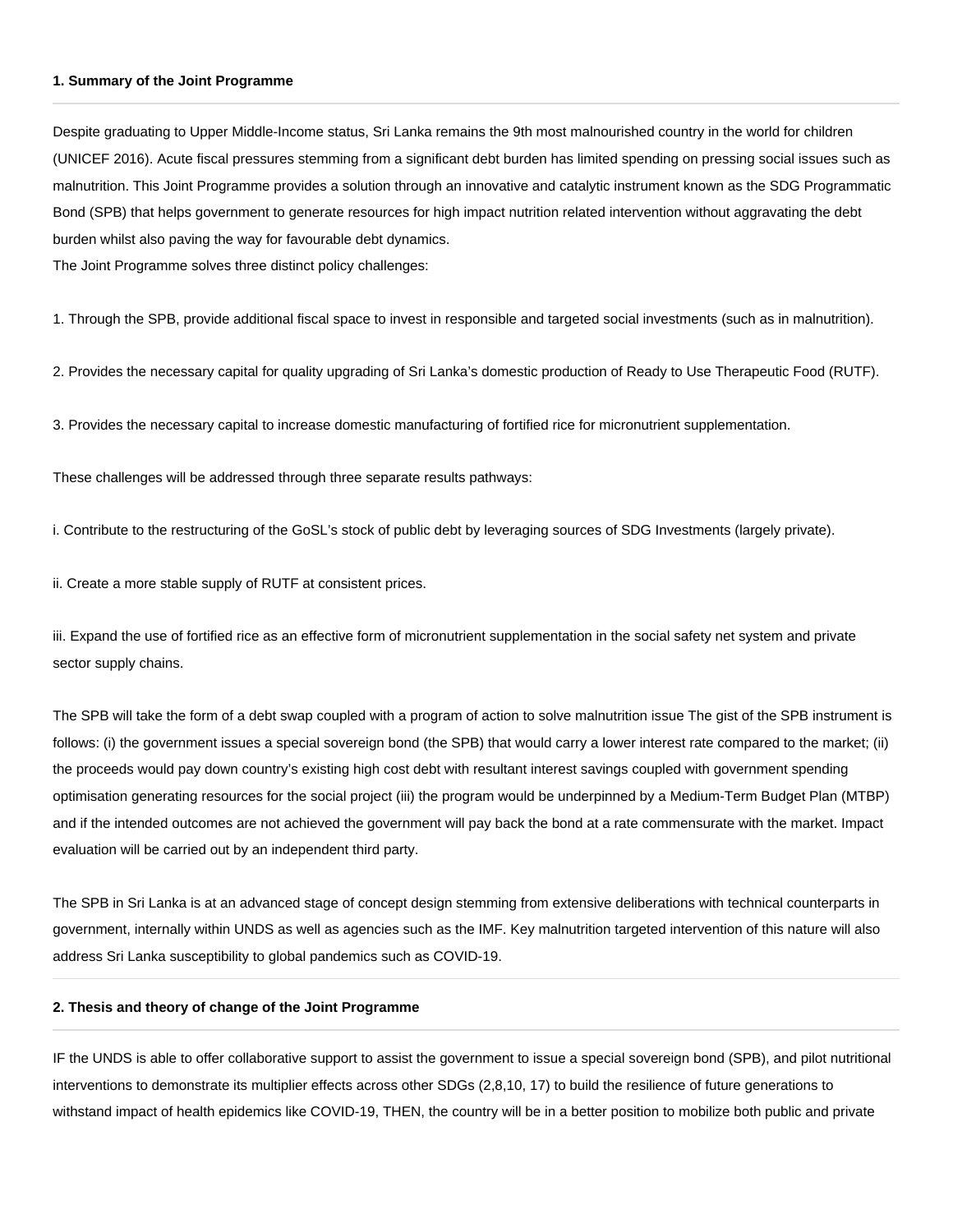financing for the bond at an interest rate lower than market; amount commensurate with the cost of development solution and the bond tenor aligned with the time frame for implementation. This will enable Sri Lanka to swap high cost debt with low cost debt, and together with government optimising spending would generate resources for financing for SDGs with particular focus on malnutrition. This joint support is pivotal BECAUSE of Sri Lanka's high debt burden and related servicing costs limiting the fiscal space to spend on pressing social needs such as malnutrition.

With a debt ratio of 90%, and debt servicing costs of 5.5% of GDP (comprising the highest expenditure category for government) achieving the SDGs will be extremely challenging. Insufficient public expenditure in social sectors has coincided with poorer socioeconomic outcomes in Sri Lanka, notably stalled progress in reducing malnutrition, making the population more susceptible to global pandemics like COVID19.

Sri Lanka has made remarkable success in reducing maternal and child mortality and morbidity, but nutrition related indicators have remained static. The prevalence of stunting, wasting and underweight among children of age 6-59 months are 15.1%, 17.3% and 20.5%, respectively (DHS, 2016) placing Sri Lanka among the 10 worst low and middle-income countries in the world for wasting. The main causes of undernutrition are poor dietary food intake, inadequate care and feeding practices and diseases.

Poor nutritional status of children under five damages their health, growth and development during childhood, harms their performance in school, and limits their cognitive abilities, health and work productivity in later life.

The life-long impact of malnutrition will detract Sri Lanka's growth in human capacity thereby slowing progress in other areas/SDGs. Improving management and increasing treatment coverage of children with Severe Acute Malnourishment (SAM) & Moderate Acute Malnourishment (MAM) and overcoming micronutrient deficiencies, are feasible but have been delayed as they have neither been prioritised nor resourced. This proposal provides an opportunity to change this. Local production of RUTF will increase the uninterrupted treatment and coverage of children with SAM generating savings in healthcare costs for the families involved and for government, while rice fortification can address population-wide micronutrient deficiency, improve cognitive development and increase the learning ability of school children.

A targeted financing intervention towards addressing malnutrition will improve the country's nutrition outcomes on multiple fronts; throughout the life-cycle by reducing persistent micronutrient deficiencies through wide-scale physical and economic access to fortified rice, and further among children under five by increasing SAM coverage to 100% (given increased availability of the product) leading to particularly substantial health outcomes for children.

#### **3. What are the expected results of the proposed Joint Programme?**

The JP will contribute to the UNDAF Outcomes 3 stated below:

By 2022, people in Sri Lanka especially the vulnerable and marginalized groups of children, youth, women, migrants, elderly and disabled benefit equitably from dynamic and responsive social protection systems

SHORT TERM RESULTS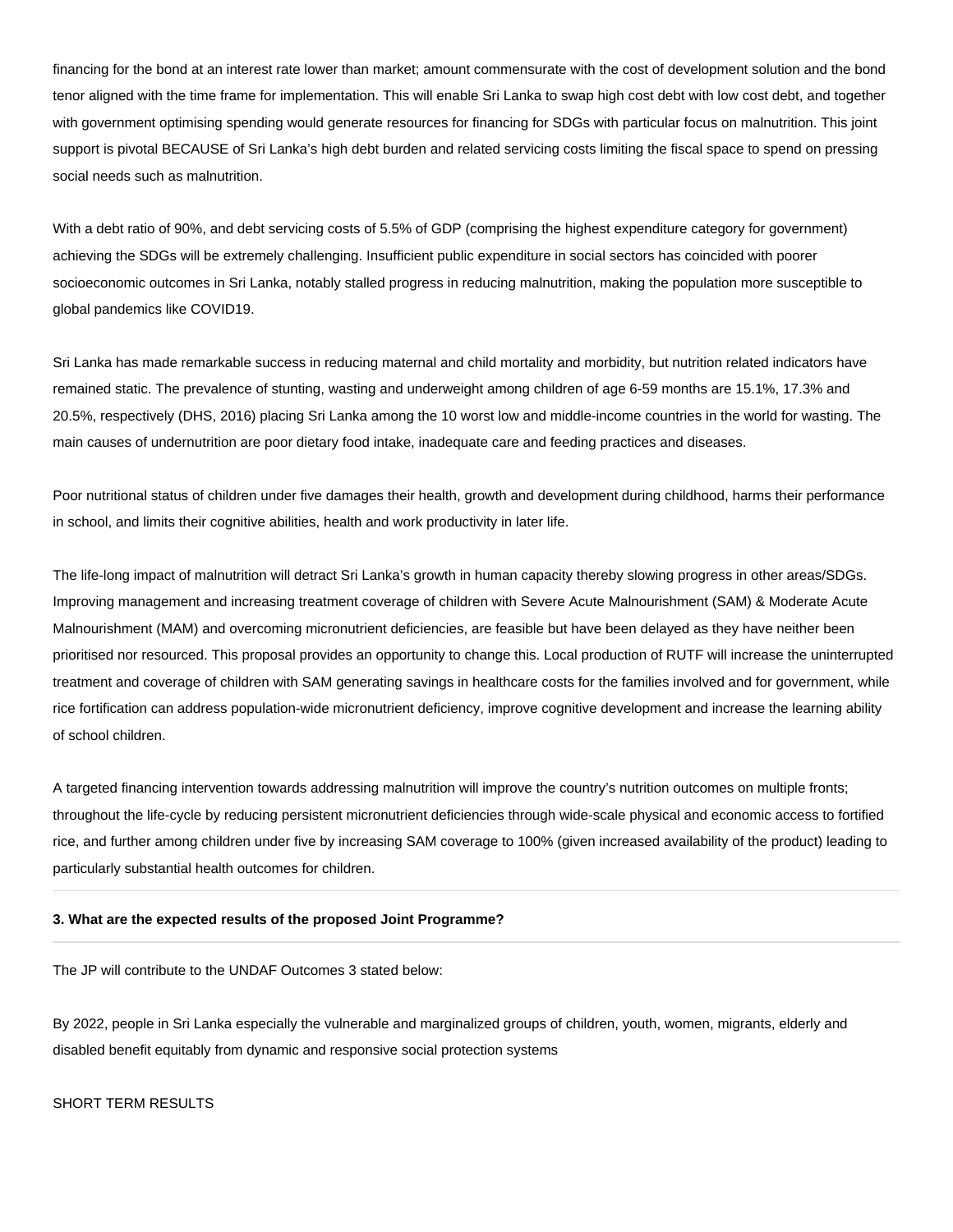Solution Pathway 1: Policy dialogue to get overall government buy-in for the SPB; Design of the SPB in collaboration with government and UNDP partners; Completion of road shows in selected SDG investor markets and mobilization of bond proceeds; debt restructuring (paying down of high cost debt).

Solution Pathway 2: Enhanced capacity of the Triposha factory to establish local production of RUTF which is a key component of treating Severe Acute Malnutrition (SAM) among children under 5 years; upgrade the Triposha formula currently used for the treatment of Moderate Acute Malnutrition(MAM); generating data and evidence on feasibility, cost-effectiveness and impact of locally produced RUTF as a treatment of SAM.

Solution Pathway 3: Quality standards of fortified foods; Fortified rice is physically and economically available in commercial markets and are utilized in Sri Lanka's national safety net initiatives to improve nutritional outcomes.

## LONG TERM RESULTS

Result from Pathway 1: Improvement in the government's fiscal position debt status and international country's credit rating.

Result from Pathway 2: Sustained and uninterrupted production of therapeutic food which will reduce the numbers of malnourished children.

Result from Pathway 3: Sustainable production and distribution of fortified rice in Sri Lanka that disaggregated by social safety net programmes (coverage) and commercial market.

The anticipated results of the joint program are closely aligned with the government policy framework 'Vistas of Prosperity and Splendour' (VoP) which underscores the importance of the country to move out of the debt trap and look at better health and nutrition outcomes particularly targeted on adolescent children, pregnant women and infants.

Gender inequities that affect the health of women leave both them and their children vulnerable to poor diet and poorer health which is accentuated in a COVID-19 context where an already undernourished population is exposed to a deadly virus. This JP will contribute to efforts to break the intergenerational cycle of undernutrition in Sri Lanka as it specifically targets vulnerable groups; women of reproductive age and school aged children and children under 5.

#### **4. Describe the innovative nature of the Joint Programme**

The SDG Programmatic Bond (SPB) is an innovative development financing instrument that could be used by any country faced with twin issues of high public debt and high SDG financing costs.

The SPB demonstrates innovation from a financial standpoint in that it is a new financial instrument that is not currently used in the financial markets or in the impact investment niche. It combines elements of a debt swap and social/development impact bond but also integrates a programming component that delivers on a key social outcome (in this case on health and nutrition addressing the issue of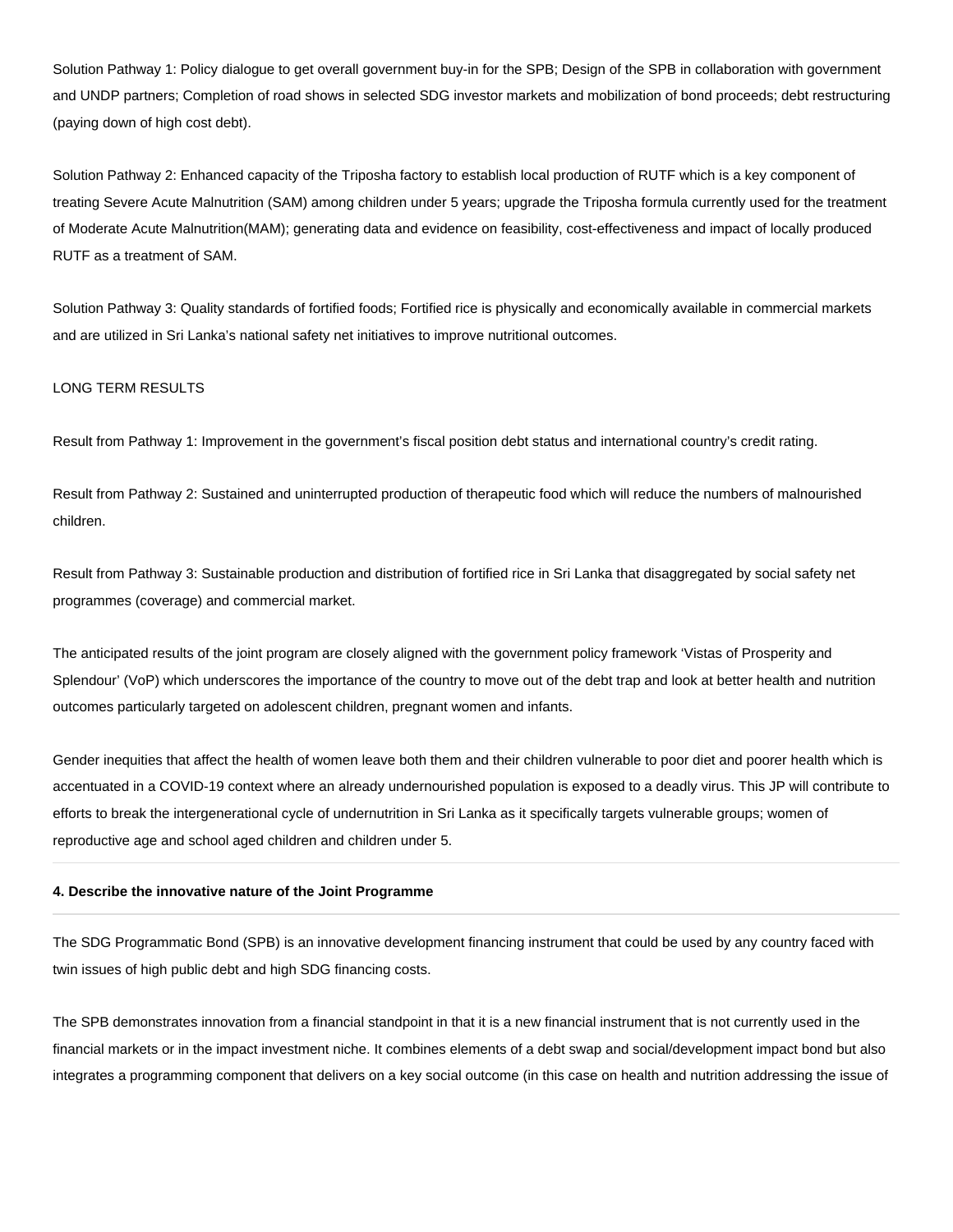#### malnourishment).

If successful, the SPB could also demonstrate innovation in terms of its use within the UN system, in accordance with UN reform principles. It has considerable appeal in countries such as Sri Lanka faced with its unique set of challenges – that could also resonate well with several other countries – that provides effective solution across a number of dimensions. The concept builds on existing instruments of Social Impact Bonds (SIB) and Development Impact Bonds (DIB) but with improved design to strengthen the impact. Under SIB/DIB investors risk the chance of not receiving return, if the outcomes are not met. Whereas under the SPB, investors are guaranteed a return with the government risking penalty if outcomes are not delivered. Thus, the scheme would be more attractive to investors compared to conventional SIB/DIB. There are also strong safeguards built into the system to enhance chance of impact delivery –such as penalty clause on interest rate and the binding of the government to the Medium-Term Budget Plan which is passed by the parliament. Further, successful delivery on impact would ensure repeat access to this market segment.

For the government of Sri Lanka, the SPG SPB demonstrates innovation in terms of attracting new participants and investors in that it will open access to a new investor segment (i.e. SDG/Impact investor) hitherto not tapped.

The SPB has not been implemented in Sri Lanka or elsewhere. The structuring requires strong buy-in of the government. The scheme however has strong traction with the technical counterparts in government which will serve as a platform for getting overall government support.

The innovative financial instrument helps leverage private investments that help free up government resources for responsible SDG related investments. The focus on improving access to fortified food will result in a productive labour force by combatting malnourishment in Sri Lanka.

#### **5. Expected added value of the UN and the Joint SDG Fund**

Through the JP initiative, the UNDS will be helping the government in laying the platform for SPB implementation in Sri Lanka. The support will draw on the Joint SDG Fund support window supporting catalytic SDG financing instrument development and implementation.

Furthermore, while the SPB will be spearheaded by the government, UNDS could extend substantial support for in setting up the architecture and supporting institutional framework for implementation. The instrument was conceptualised through the UNDS and PUNO's could extend substantial support could be extended in its implementation.

Specific value addition by the PUNO's relate to:

UNDP value add: UNDP will assist the government to place the bond in the SDG/Impact investor market with which it has close connection and partnership, but the government has little exposure or experience. UNDP would extend technical assistance to set up both core components of the governance framework – i.e. the high-level SPB office and the SPB secretariat and facilitate the staffing of these structures and building their capacity managing the SPB.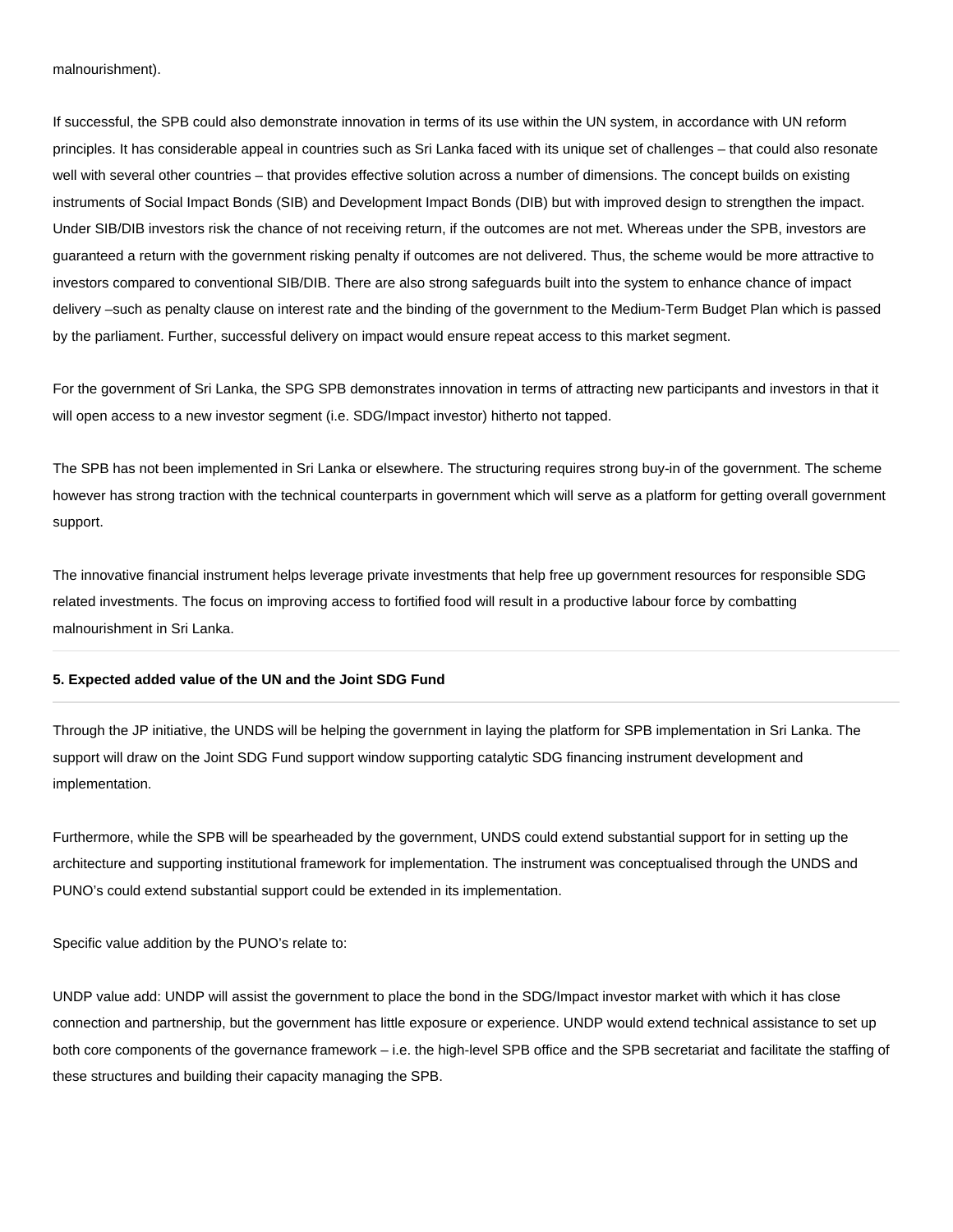UNICEF value add: UNICEF will provide support for the feasibility assessments for the establishment of local production of Ready to use Therapeutic Foods (RUTF) as well as in the advocacy activities to improve quality and coverage od of SAM/ MAM treatment.

WFP value add: will support the development of a regulatory mechanism and standards for fortified rice and advocate to the private sector on its commercialization. WFP has been working with governments in Asia, Latin America and Africa to introduce and scale up rice fortification to fight micronutrient deficiencies and in Sri Lanka supporting GoSL on rice fortification through the Technical Advisory Group appointed by the Government.

There is a dearth of institutional support mechanisms for the development of catalytic instruments such as the SPB. The initiative therefore would benefit considerably from the JSF.

#### **6. Leadership and implementation of the Joint Programme**

The responsibility and the accountability for the conception, strategic planning and the oversight of the programme through the Joint SDG Fund will be vested on the Resident Coordinator. The participation of a minimum of two UNCT member agencies will enable the access to the fund. UNDP will be the convening agency, along with UNICEF and WFP as other participating agencies (PUNO's). The agencies are responsible and accountable to the Resident Coordinator for the results and the resources provided through the fund. At the country level, the Resident Coordinator ensures the alignment of the resources that have been received from the fund with the national development priorities. Full accountability in terms of programmatic and financial for the resources received through the Joint Fund are vested on UNDP, UNICEF and WFP, the participating UN Organizations in this case.

#### **7. Expected period of implementation**

The duration for implementation of the JP is expected to be 4 years.

Key milestones in relation to the SPB would be:

1. Government concurrence to issue a SPB in the global capital markets targeting the impact investor market. This will involve the testing of market appetite, early indications of likely bond rating from rating agencies other regulatory clearances 2. Development of an effective solution to address the malnutrition problem in Sri Lanka, costing and timeframe establishment. This will relate to the solutions pathways 2 and 3, costing of the needed interventions and time frame. There would also need to be risk assessment and necessary risk mitigation/early warning systems established to ensure the effective delivery of the solution. 3. Establishment of program of action to implement the solution, preparation of the MTBP and approval by the parliament.

4. Mobilizing investor commitments and paying down of high-cost external debt.

#### **8. Cost, co-funding, and co-financing of Joint Programme**

Estimated budget to support this project is USD 10,000,000

UNDP Activities, Budget Descriptions and Costs:

1. Outreach and Awareness: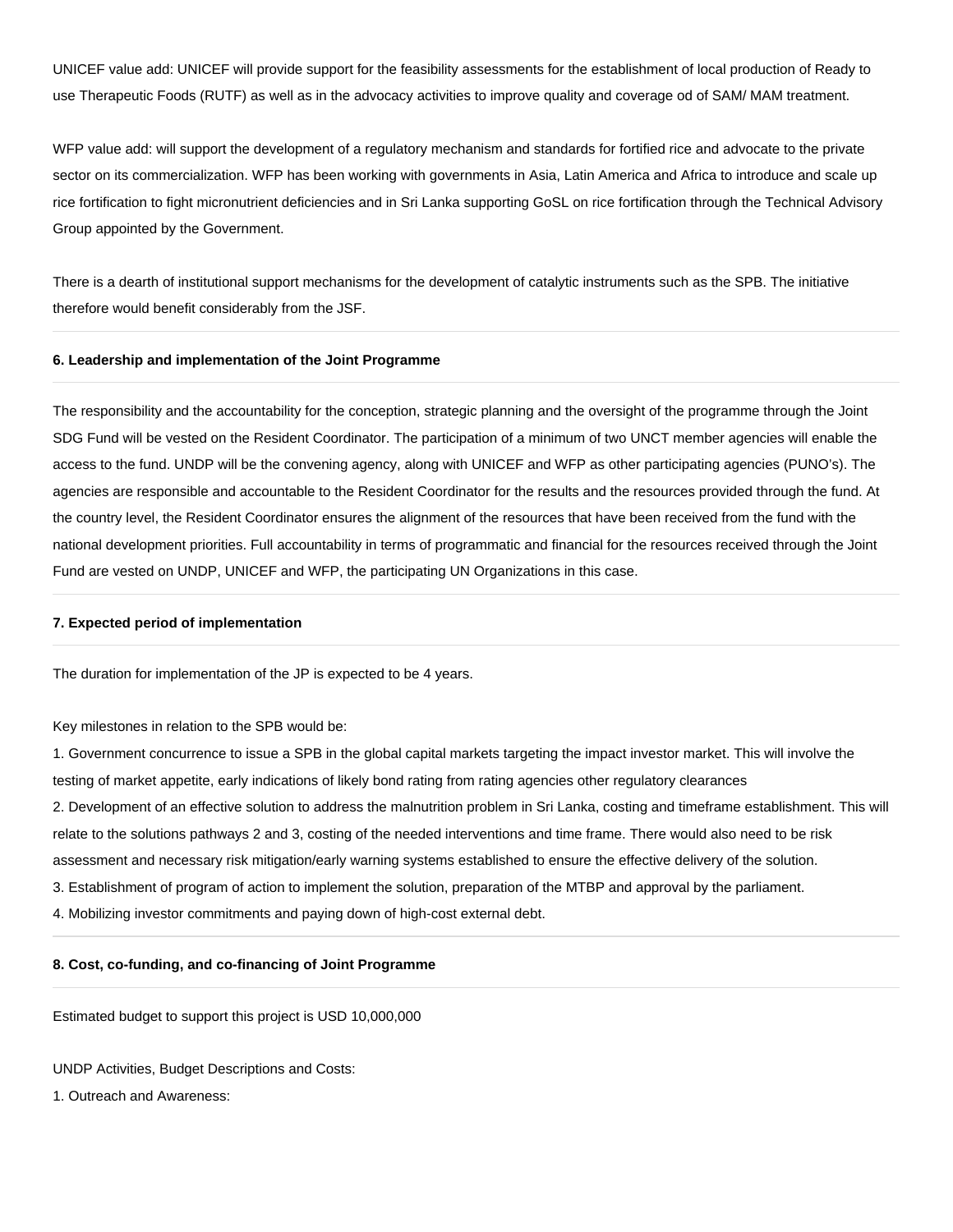- i. Workshops and seminars for dissemination activities as well as staff time. Cost: \$538,000
- ii. Roadshow costs in identified locations. Cost: \$3,362,500
- 2. Specialist Consultant:
- i. Fee for a specialist consultant to put together the investor mapping and strategy. Cost: \$538,000
- 3. Legal Fees:

i. Inwards missions from experts/specialists from other countries who could advise/support. Cost: \$941,500

Total: \$5,380,000

PUNO Activities, Budget Description and Costs:

#### **WFP**

- 1. Technical Assistance:
- i. Project management. Cost: \$440,000
- ii. Monitoring and Evaluation. Cost: \$120,000
- iii. a) Development and introduction of quality assurance system for quality control fortified rice within national social safety net programs
- b) Advocacy for enabling environment for fortified rice in commercial market
- c) Behavior change at community level
- d) Provide fortified kernels for the rice (import with transition to production in country.
- Cost: \$560,000

2. Capital Goods (Hardware):

i. Provide infrastructure facilities to improve the production capacity and quality of fortified rice. Cost: \$450,000

## Total: \$1,570,000

## UNICEF

- 1. Feasibility assessment of establishing the local production of RUTF and Rice Fortification
- i. New machinery and high hygienic standard building, production processes, HR. Cost: \$ 50,000
- 2. Establishing a small production line of locally made RUTF and trials.
- i. Acceptability/efficiency to compare with BP100 currently in use. Cost: \$500,000
- 3. Effectiveness study include cost-effectiveness
- i. As compared to BP100 currently in use and adapted to SL protocol which limits the prescription of RUTF to pediatricians only. Cost: \$500,000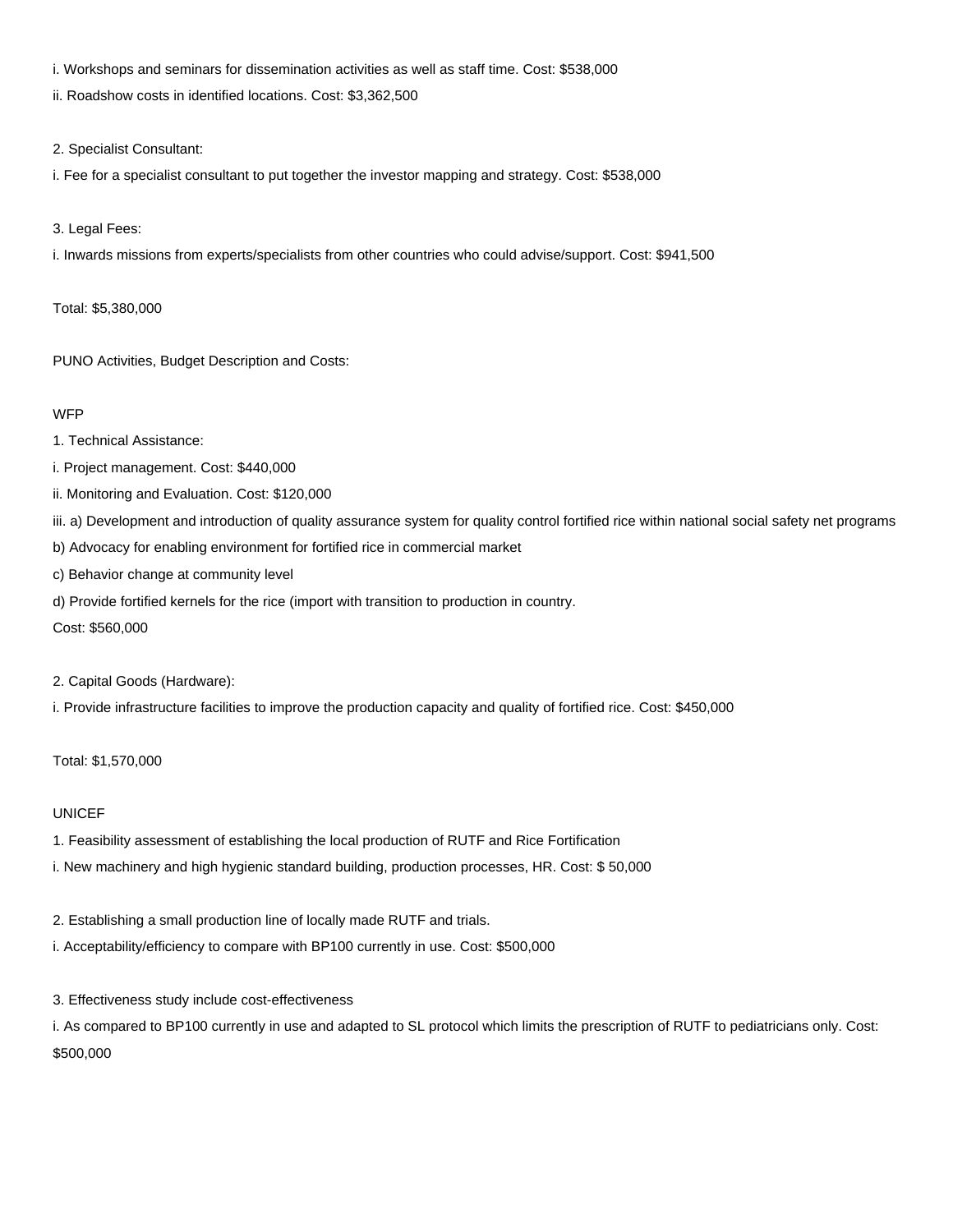4. Feasibility to scale up production and establish a full-scale production line. Cost: \$1,500,000

5. Technical Support. Cost: \$500,000

#### Total: \$3,050,000

UNDP, UNICEF and WFP, will make a total annual in-kind contribution of \$100,000 (\$400,000 over four years by the three agencies combined), as well as mobilize additional resources to co-finance the initiative. Partnerships with Triposha Factories, commercial producers of RUTF will leverage financial and in-kind contributions.

For the first component of the project – the SDG programmatic bond, UNDP will support the Government to attract private sector impact investors to the country. The size of the bond will be informed by the costing of the solution and the duration of the bond will be informed by the time for implementation of the solution.

The project will by helping the government retire expensive debt will increase the fiscal space thus leveraging government resources for SDG-related investments.

#### **9. Risk assessment**

Risk Description 1: Implementation capacity of the government: Delivery of project results and adherence to periodic milestones crucially hinges on the implementation capacity of the government and in particular the relevant line Ministry or the agency. Mitigation plan: Assessments will be undertaken to target capacity building efforts as well as other structural and institutional strengthening measures (as part of the programmatic component). For example, upgrading and establishing the new line to produce RUTF locally will require new equipment, training and research on both formula for RUTF and the effectiveness of local production in terms of cost and impact.

Risk Description 2: Lack of Investor Interest: country risk factors, coupled with lower interest rates (compared to conventional sovereign bonds) as well as lack of confidence in the government's ability to deliver on impact may result in poor investor appetite. Mitigation plan: The SPB is designed in a manner that provides investors the guarantee of return as opposed to other conventional impact bonds. Credit risk would be mitigated by the fact that government has never defaulted on a credit obligation. Additionally, the SPB targets impact investors who would value the impact dimension.

Risk Description 3: Pre-payment penalties or inadequate debt restructuring: Paying debt earlier than required incurs a pre-payment penalty that could offset any potential savings on interest costs. Inadequate debt service savings could limit the fiscal savings expected from the debt swap.

Mitigation plan: The government of Sri Lanka will need to identify those debts that incur little or no pre-payment penalties and also has the highest interest differential (between the rate on SPB and the debt retired) to realise the debt service savings. UNDS together with other development partners could support government in this process.

Risk Description 4: Local production of RUTF is more expensive than import RUTF.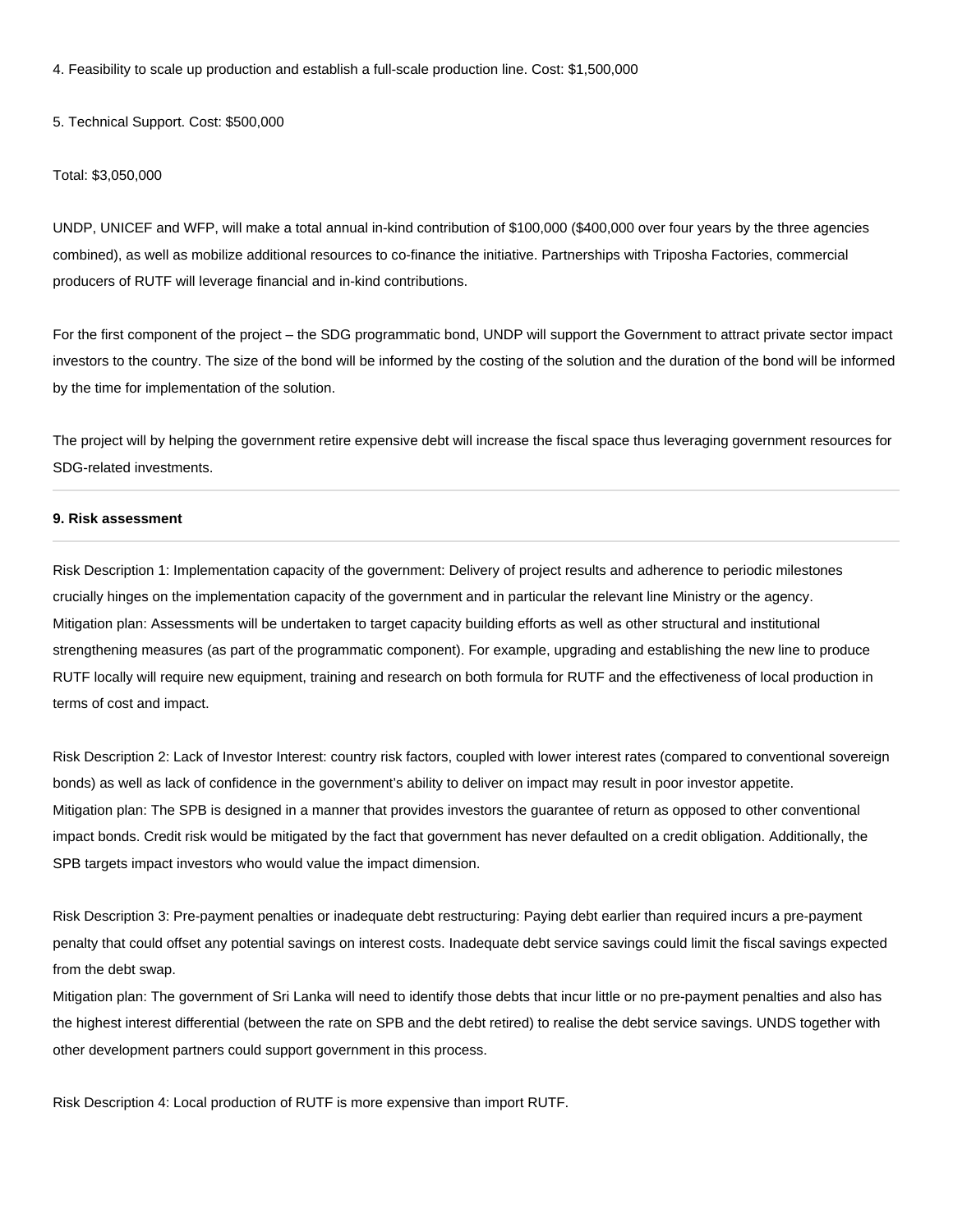Mitigation plan: Use easy to find available local ingredients for the local production of RUTF.

Risk Description 5: General population hesitant to accept fortified rice resulting in lack of uptake of fortified consumables by commercial entities.

Mitigation plan: Multiple-channel social and behaviour change communication strategies (SBCC) will be carried out.

Risk Description 6: Negative media report on fortified rice.

Mitigation plan: In addition to broader SBCC initiatives, media outlets will be thoroughly sensitized on rice fortification and WFP and government will be ready to counter and negative press. Further, extensive acceptability trials have already taken place to help mitigate this risk.

#### **10. Convening the private sector and engaging IFIs/DFIs**

Given the government Sri Lanka past track record in terms of debt service (no defaults in history) there has been strong demand for government bonds in the international markets. However, this instrument (the SPB) will be placed with the sustainable investment arms of the DFI/IFI's and private sector entities focussing on sustainable investment. The JP will leverage on UNDP's SDG Innovative Finance facility on bringing together public and private sector to invest for SDGs. As part of the road shows, concerted efforts will be made to pitch the SPB into the target community and to obtain their buy-in to the instrument that promises significant transformational change to Sri Lanka.

The SPB will have significant benefits to Sri Lanka private sector derived from improved sovereign credit ratings). As such, the Sri Lanka private sector would be a vital proponent for the scheme. In particular, the country's impact investor community with considerable global network could play a catalytic role in identifying and mobilising the global sustainable investment community towards the SPB. Globally there are impact investors like Wharton Impact Investing Partners or the Bill and Melinda Gates Foundation that focus amongst others on improving access to food for improving nutritional outcomes.

#### **11. Leverage and catalytic function**

Since the design of the concept several institutions and development partners have expressed interest in the scheme. UNDS is systematically pursuing on these in order to mobilise resources.

With the JP initiative and during the implementation several multilateral DFI could come into support –particularly on the programmatic aspects of the SPB: World Bank and the IMF for a long time have been carrying out Public Finance Management (PFM) support to the country and would be ideally placed to support efforts aimed at government spending optimisation (such as through technical assessments and capacity development measures) which in effect will mobilise considerable resources for the implementation of the SPB. Several key multilateral DFI's operating in the country have spent considerable resources to ramp and support PFM and have pipeline projects that would continue to support along same lines.

Furthermore, DFI and bi-lateral development partner support could be mobilised to set up the overall governance arrangement underlying the SPB – namely the SPB programme office (that will provide overall high-level oversight for the scheme) and the SPB